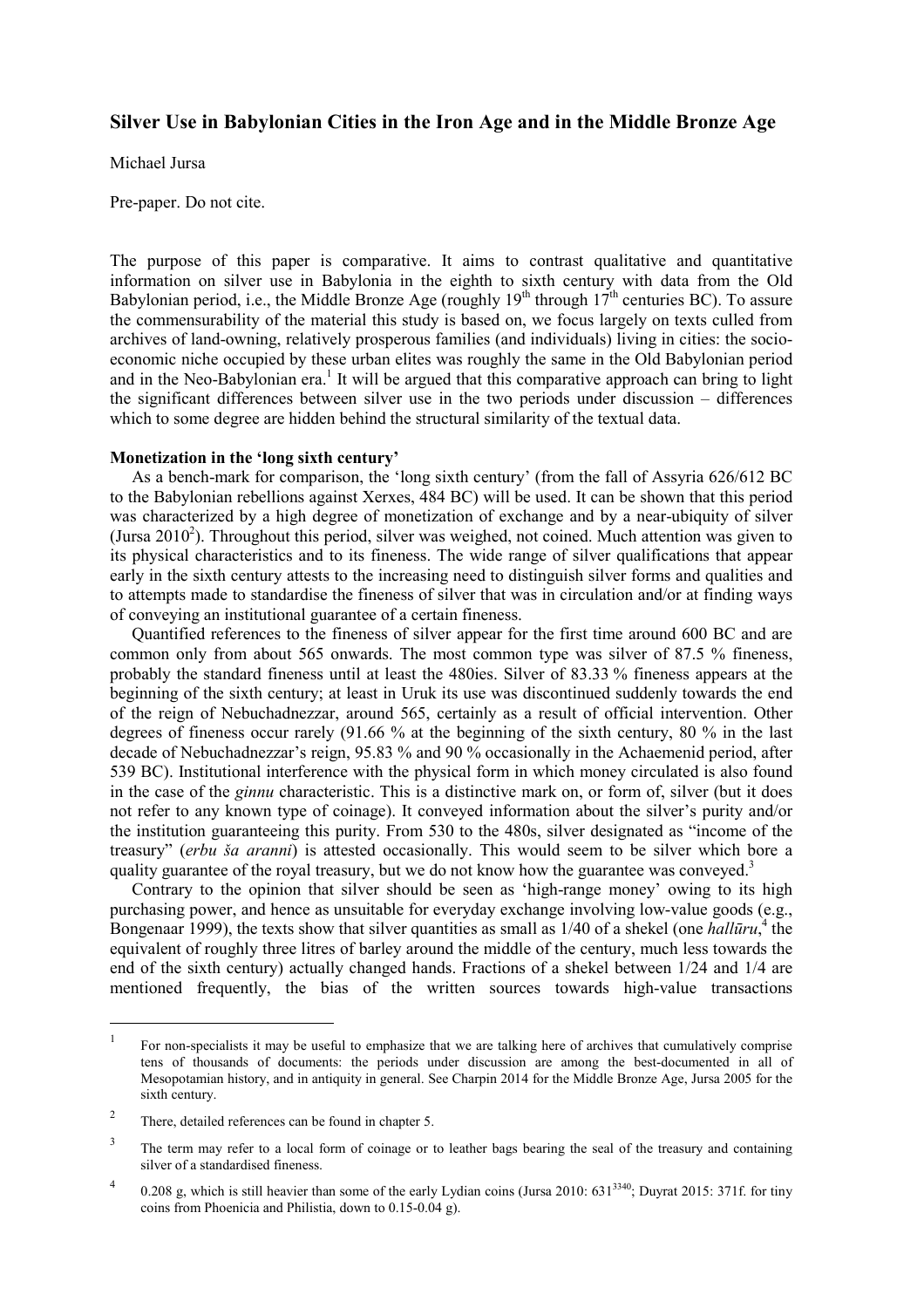notwithstanding: silver did not function as high-range money only in our period. Concomitantly, it circulated much more widely in the economy than the proponents of the high-range money thesis would allow. Admittedly the attestations for the purchase of low-value goods for silver are rare in comparison with the abundance of information on the purchase of more valuable items, but this is simply owed to the nature of the textual documentation. There is just as little information on the acquisition of everyday commodities through barter, or through purchase against payment in kind. Such transactions may have been common, of course, but there is no evidence to suggest that barter or payment in kind were the predominant method of exchange for everyday items (see below for the different situation in the Old Babylonian period).

In the economy of the large temple institutions, silver was the near-exclusive means of payment for all transactions reaching beyond the confines of the temple households. Owing primarily to the importance of cash-crop agriculture (the principal source of the temple's money income) and of hired labour which was paid for in silver, the temples depended on monetised exchange with the outside economy. Furthermore, a significant percentage (between thirteen and twenty-two percent in the samples analysed in Jursa 2010) of temple-internal payments were in fact made in cash. Salaries (or 'rations') of temple dependants and payments for priestly service, both of which normally were payable in kind were frequently substituted by silver payments. The fact that the temples' exchange with the external economy was largely monetised implies that the role of silver money in this external economy was equally important. This is important because the social range represented by the individuals without institutional attachments who appear in the temple archives in this way is more inclusive than the sector of the urban population - largely property holders - we see in the private archives: for most sections of the population, it was a fairly common occurrence to conduct low-value transactions with silver.

The importance of silver-based transactions for the non-institutional sector of the economy emerges also from the private archives of city dwellers (Jursa 2010: 624ff.). Silver was a common means of hoarding wealth (for those who had any wealth to hoard). Silver appears frequently in dowry lists and estate divisions, but staples do not. Valuable items - land as well as movable goods such as animals or slaves - were practically always bought and sold for silver. But also (comparatively) low-value commodities changed hands for silver; 'cheap' monies (barley, wool, base metals) and barter were not the only means of acquiring items of everyday consumption. For goods whose money values range between one and four shekels of silver (which is forty to 160 percent of the median monthly wage, 2.5 shekels, in the mid-sixth century), silver was by far the predominant means of payment. For goods costing less than a shekel (twelve days' wages), it is clear that silver amounts as small as  $1/40$  of a shekel, 0.208 g (the equivalent of three litres of barley, less than a third of a daily wage) actually changed hands, but it is impossible to establish the share of silver transactions in the total of transactions involving everyday goods of low value.

Silver was the usual means of paying house rents; agricultural rents on the other hand were normally paid in kind in the sixth century, only in the fifth century do field rents reckoned in silver money appear more frequently. Priestly offices could be rented for silver or in kind payments. Lending and borrowing at interest as a genuine independent business activity usually involved money loans, not loans of staples. Only a few debts in kind bore interest. Silver was also the normal form in which wealth was invested in business partnerships; staples (dates or barley) occur only infrequently.

For the work of free hirelings who were demonstrably employed full-time, e.g., as harvesters or builders or for other strenuous duties, silver money was nearly always paid. Wages in kind, on the other hand, were only paid to slaves and for part-time employment or very low wages, but even in these cases silver wages were not unusual.

Hired mass labour, rather than compelled labour, was the backbone of the labour force temples provided for the ambitious building projects to which they were required by the crown to contribute. These undertakings brought large amounts of silver money into circulation among the less affluent strata of the free population, both urban and rural. The agency of the crown played a major role in this respect: in the final count it provided much of the wealth that enabled the ambitious building projects of the period. The vast amounts of surplus silver that the Neo-Babylonian monarchy could spend in this way originated from the benefits of empire: the spoils from Assyria, the tribute from Syria. The monetisation of the economy in the sixth century was undoubtedly to a large extent a result of these particular political background conditions.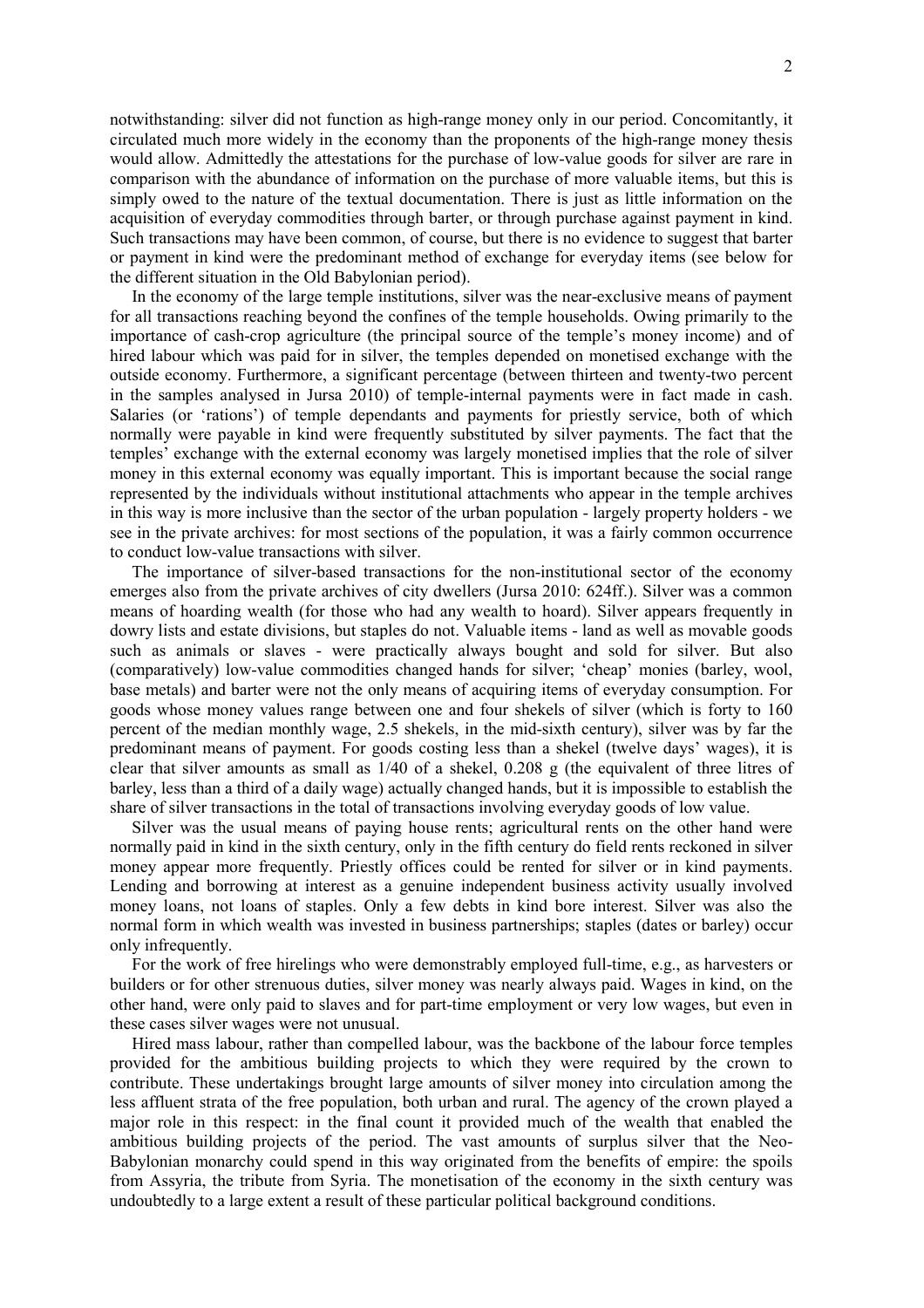Workers' payments 'for the job' (rather than for their time) were usually effected in silver, although wages in kind and mixed payments are also attested. Specialists - bakers, stone carvers, masters successfully teaching a craft to an apprentice, and medical practitioners - could also receive a 'gift' (*qīštu*), often in the form of silver money as reward for services rendered.

Silver money predominated also in the realm of taxation and payments for substitute labourers who undertook corvée service in lieu of the landowners on whom this service in principle was incumbent. A few types of taxes called for payment in kind, but silver was used for the large majority of payments made in connection with state-imposed obligations, even before the 'tax reforms' of Darius. However, the link between these obligations and the attested payments was not straightforward. Both under the Chaldean monarchy and under Persian rule, the state was not so much interested in taxes paid by individual Babylonian households as in forced labour and military service - the 'tax system' was geared towards the mobilization of manpower for the crown rather than towards the acquisition of funds. Nevertheless this system had an effect on the use of money and the monetisation of the economy. In order to discharge their obligations, heads of households that were subject to royal demands for labour service hired substitute labourers or soldiers (who had to be paid in cash) if they could afford to do so. Private taxpayers therefore had to have access to silver: landowners at least were to some extent forced into the market for staples. Agricultural producers without additional sources of income had to sell some of their crops for cash; otherwise they would have lacked the means required for dealing with the demands made by the state. Also indirect taxes (harbour taxes etc.) and occasionally genuine direct taxes extracted on the basis of land-for-service schemes were payable in silver.

### **The eighth and seventh centuries BC**

Surveys of the (limited) data available for silver use in Babylonia in the eighth and seventh century put the findings for the long sixth century into relief.<sup>5</sup> Physical silver circulated in the country in not indifferent quantities; it was the principal means of payment in the context of important land transactions and in the realm of the merchant. Merchants appear also in their traditional role (as we will see) as money lenders, owing to their access to ready silver. In the sixth century, this peculiarity of the merchant has disappeared. There are few data for low-value transactions, but what evidence there is suggests that for everyday transactions, silver was at best one of several means of exchange, staples such as wool or dates or barley having a higher utility owing to their lesser purchasing power. In institutional households, the traditional redistributive system based on salaries in kind is fully intact (while, as we have seen, it was being partially replaced by a system based on the use of silver in the sixth century). Diachronically speaking, the eighth and seventh century then represent an intermediate stage in Babylonia's transition from the nearly silver-free economy of the Kassite and post-Kassite period (Kleber, Fs. van der Spek) to the strongly monetized economy of the sixth century (and later centuries).

### **What kind of monetization in the sixth century?**

j

Against the background of the eighth and seventh century, the ubiquity of silver in all sectors of the sixth century economy stands out: the role of silver in the economy had expanded from the late seventh century onwards. This development can be placed into a historical context (Jursa 2014): it must be connected with the political circumstances of the late seventh and the sixth century when Babylonia was at the centre of an empire which attracted, by compulsion or through trade, large amounts of wealth from the entire Near East. The purchasing power of silver fell so far (in comparison with earlier periods of Babylonian history<sup>6</sup>) to allow low-value transactions, and there is enough evidence to prove that it was actually used for such purposes (and of course it was always clear that silver was the near-exclusive means of payment for middle- to high-value transactions). The spending policy of the Babylonian kings contributed substantially to this

<sup>5</sup> See more detailed discussions in Jursa 2010: 500ff. and Fs. van der Spek.

<sup>6</sup> The direct comparison of price data from the eighth/seventh and the sixth century is difficult since reliable price series from the earlier period are nearly absent. However, the one 'price series' of the seventh century that (to some extent) merits this name, viz., the prices for productive date gardens, does show significantly lower prices in comparison to the corresponding sixth-century data (Fs. van der Spek). See below for the (low) price level in the Middle Bronze age.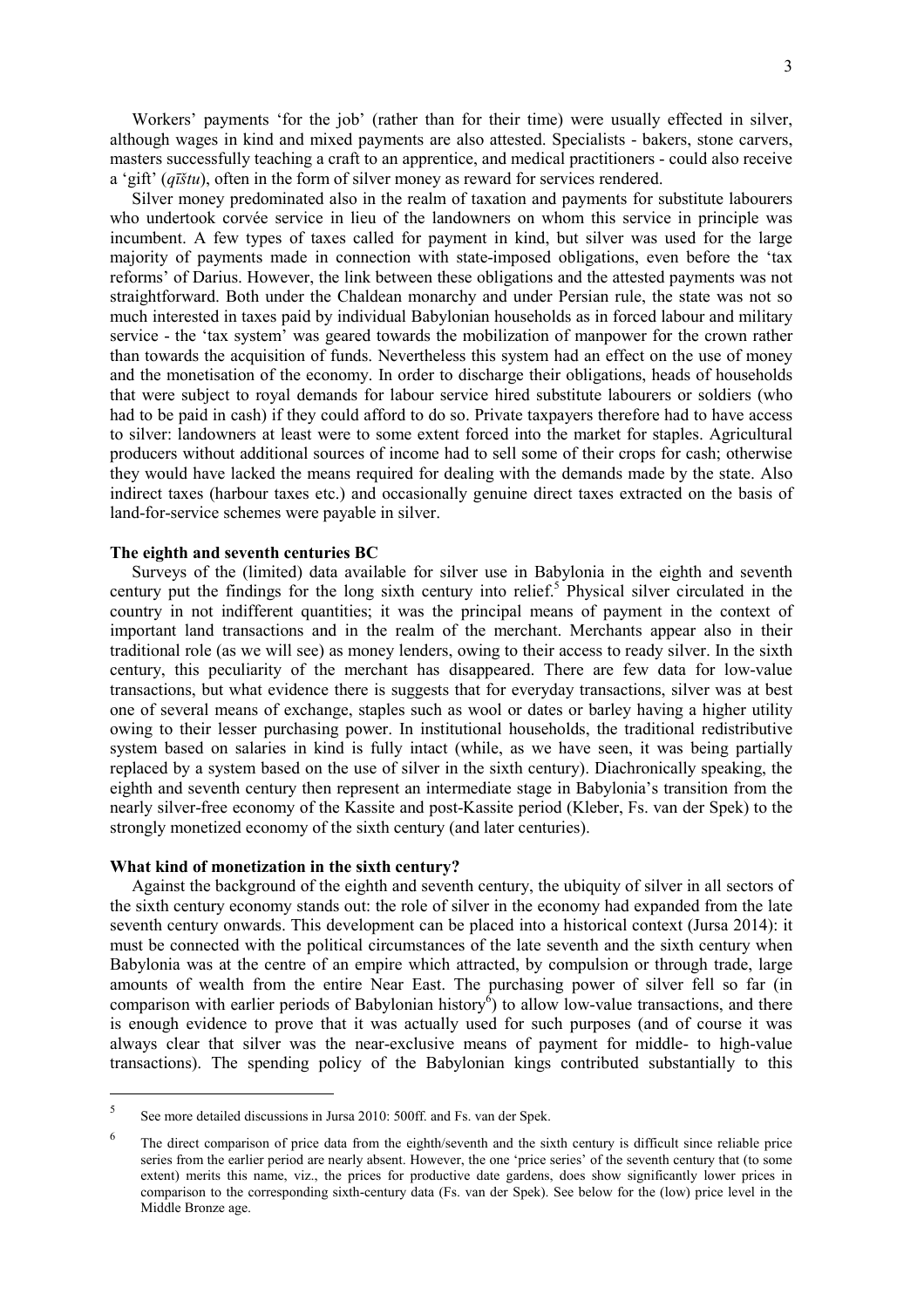development by bringing large amounts of money into circulation. The quantitative importance of hired, rather than compelled, labour allowed a wide-ranging circulation of silver. Both the increasing specialisation of agriculture in the institutional sphere (and generally the imbalance of the institutional household economy) and the intensive horticultural regime typical of urban landowners were dependent on, and increased the importance of, money-based exchange: cash crops had to be sold and surpluses marketed, recipients of money salaries had to be able to buy their daily needs. In addition, the increasing tax and service obligations imposed on urban landholders, labour specialisation in the city and probably an increase of consumption above the level of subsistence needs all contributed to the increased involvement of the urban upper classes in money-based exchange. Few residents of Babylonian cities could have remained entirely untouched by the money economy. Much money flowed into the countryside from the city as payment for crops and for the labour of rural hirelings working in the city, or on the large-scale public building projects in the countryside. The rural population, even subsistence farmers living in villages, certainly had many uses for money. There was a need to pay direct taxes and various indirect taxes and fees, such as harbour dues and the like, substitutes fulfilling corvée duties or military service obligations incumbent on rural landowners received money wages, and the products of city-based craftsmanship also had to be paid with money. Importantly, however, agricultural rents were not normally paid in cash in the sixth century (field rents payable in money became common only in the fifth century): this is the most important reason to assume that while money had percolated into the countryside, its overall impact on the rural economic environment was less profound than in the case of the urban economy.

Thus far the *status quaestionis*. Can we take the argument for 'monetization' in the sixth century any further, in terms useful both for general comparative economic history and for comparing, in an Assyriological context, the sixth century with the Middle Bronze age? Lucassen, in a paper for this conference, states that 'deep monetization' requires "a substantial (per capita equal to between five and ten times the prevailing hourly wage) stock of currencies in circulation, consisting of denominations equalling the value of one hour or less of waged work." Does this apply to the sixth century? In the absence of coined money, hoards, dye studies etc., Babylonian material remains and textual data do not allow giving a straightforward answer to this question. However, it is possible to build a model based on comparative evidence that allows integrating extant information and leads to an hypothetical answer. We will use, as a test case, the economy of the well-known city of Borsippa. This site has left numerous archives of priestly families. Studying their property portfolios and business activities, I have argued elsewhere that in their majority, these families could dispose of an income of about four to six times subsistence requirements (Jursa 2010: 304). In terms of the model proposed for income distribution in the Roman empire by Scheidel and Friesen, this would put these families on income 'levels' 2 and 3 (3.3-6.7 times subsistence) (Scheidel and Friesen 2009: 84). According to the 'optimistic' scenario proposed by Scheidel and Friesen, which we will adopt, these income bands correspond to 4.5% of the population. For Borsippa, this is plausible. Assuming 400 households of priestly families and families of similar wealth lived in Borsippa (Jursa 2010: 441 with note  $2465$ ),<sup>8</sup> we would arrive at a total of 8,890 nuclear households or an urban population of 35,560: roughly 150 per hectare for this 240-hectare site (Kaniuth 2007: 15), a credible figure for a large and hence not necessarily very densely occupied city.<sup>9</sup>

There are no data that would allow establishing directly the size of any other income group. Scheidel and Friesen based their model on Pareto's discovery that "the distribution of income tends to fall into a predictable pattern governed by power laws" (Scheidel and Friesen 2009: 79). In our simulation for Borsippa, we will continue to use the distribution of income levels proposed by

<sup>7</sup> It should be remembered that sixth century Babylonia experienced a period of unprecedented economic expansion and prosperity (Jursa 2010: 811f.).

<sup>8</sup> This assumption is based on the data itself and on the comparison of Borsippa with the – demographically speaking – better known city of Uruk, whose priestly elite was studied by Kessler.

<sup>9</sup> See the observations in van de Mieroop 1999: 95-97 and the bibliography cited there.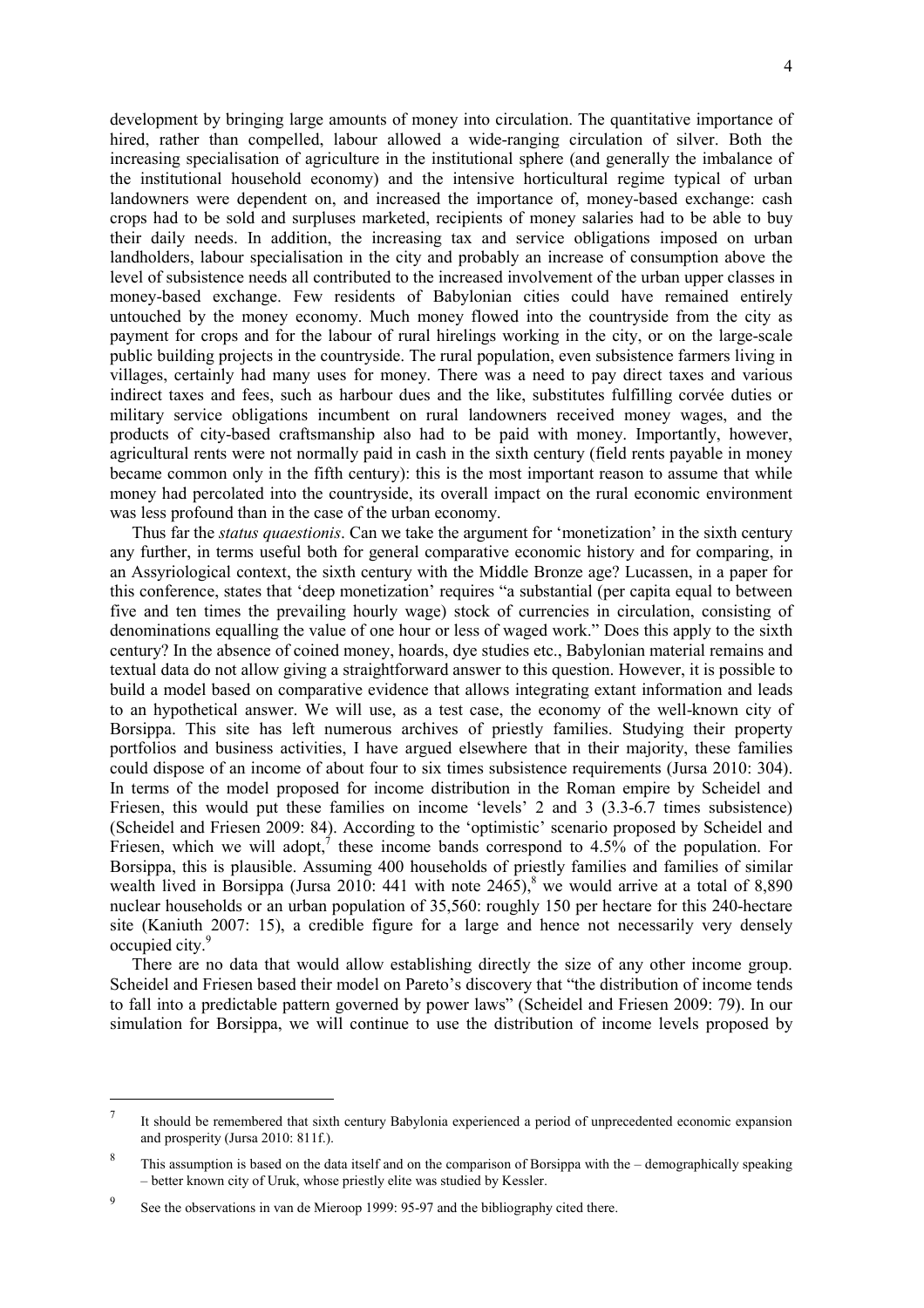| 'Level'       | Number of households $^{11}$ | Characteristics             |
|---------------|------------------------------|-----------------------------|
|               | 71 $(0.8\%)$                 | 8.4-10 times subsistence    |
|               | $107(1.2\%)$                 | 6.7-8.4 times subsistence   |
| $2$ and $3$   | 400 (4.5 $\%$ )              | 3.3-6.7 times subsistence   |
|               | 578 (6.5 %)                  | 1.7-3.3 times subsistence   |
| $0.75 - 0.99$ | 1689 (19 %)                  | 1.25-1.69 times subsistence |
| $0.50 - 0.74$ | 4889 (55 %)                  | At or close to subsistence  |
| ${}_{0.49}$   | 889 (10 %)                   | Below subsistence           |
| Total         | 8623 (97 %)                  |                             |

Scheidel and Friesen for the Roman empire, $10$  and thus arrive at the following figures:

Table 1: hypothetical income distribution in Borsippa

The remaining 3 % of the population, according to the model used, belong to an 'elite' group whose income,<sup>12</sup> in Scheidel and Friesen's model, amounts to 17-26 % of the total all incomes: 17% in the optimistic scenario, in which middling incomes (defined as incomes between 2.4 and 10 times subsistence) of up to 12 % of the population amount to 27 % of the total gross income. Gross income beyond gross subsistence is as follows (taken from Scheidel and Friesen's table 11, the optimistic scenario only):

| Elite                             | 38 %   |
|-----------------------------------|--------|
| Middling incomes (ca. levels 1-5) | $47\%$ |
| Others                            | $16\%$ |

Table 2: a model for the distribution of 'disposable income'

Through dowry lists, we can gain an insight into the quantity of disposable cash that circulated in priestly families (see Jursa 2010: 807ff.). The median dowry in our priestly families was around 40 shekels (332 grams) of silver.<sup>13</sup> On the – improvable – assumption that such a dowry amounted to half the disposable cash available in a household,<sup>14</sup> this means that families in income bands 2 and 3 could dispose, as a minimum, of 80 shekels of physical silver.<sup>15</sup> On the further assumption that the quantity of cash silver follows the general income distribution, this allows us to calculate as following the hypothetical total of silver held in Borsippa:

| 'Level'     | Number of households | Cash silver (shekels) |
|-------------|----------------------|-----------------------|
|             | 71 $(0.8\%)$         | 10,430                |
|             | $107(1.2\%)$         | 12,800                |
| $2$ and $3$ | 400 (4.5 $\%$ )      | 32,000                |
|             | 578 (6.5 %)          | 23,110                |
| Total       | $1156(13\%)$         | 78,340                |

Table 3: disposable cash in 'middling' income ranges in Borsippa

<sup>&</sup>lt;sup>10</sup> But note that we have merged their levels two and three – which correspond to our priests, whose income, in terms of multiples of the subsistence requirements of a household, forms the 'Archimedean point' (such as it is) of the present exercise. Scheidel and Friesen's model falls into the middle range in terms of division of property and inequality attested for several historical societies and thus imposes itself as a useful point of departure also from this point of view.

<sup>&</sup>lt;sup>11</sup> Figures have been rounded.

<sup>&</sup>lt;sup>12</sup> The sociological identity of this group is immaterial in this scenario; it can be postulated on the strength of the Pareto model alone. In Assyriological terms, here is the niche in the model for the temple households.

<sup>&</sup>lt;sup>13</sup> The mean is significantly higher. Roth 1989/90; numerous unpublished texts from Borsippa.

<sup>&</sup>lt;sup>14</sup> It may well have been less, much less likely more.

<sup>&</sup>lt;sup>15</sup> It is in fact likely to have been a smaller share in most cases, which increases the quantitiy of silver available in the priestly households.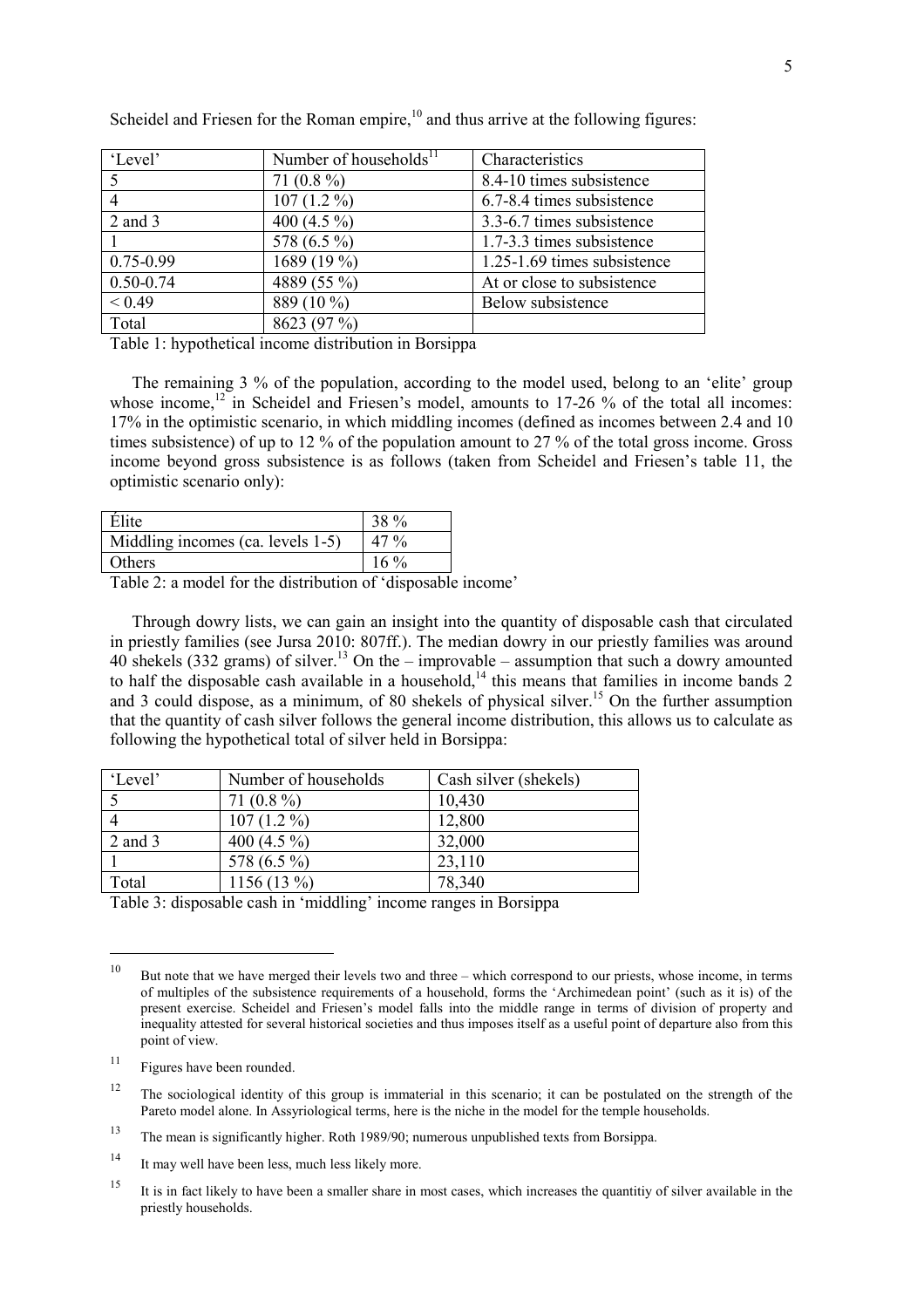In a final step, we can extrapolate the hoarded/disposable<sup>16</sup> silver for élite and low income levels<sup>17</sup> on the basis of the figures given above in Table 2: the small élite should have 81 % (38/47) of the middling groups' silver, the lower income ranges,  $34\%$  (16/47):  $78,340+64,455+26,636=$ 169,431 shekels = ca. 1412 kgs of silver. Per capita, assuming a population of 35,560, this amounts to 4.76 shekels, well above a month's wage (2-3 shekels in the mid-sixth century). It should be emphasized that silver was a means of storing wealth, obviously, but dowry silver, just as silver in private hands in general, was just as likely, or even more likely, to be brought into circulation at some point. On the basis of this hypothetical reasoning, therefore, the first condition for 'deep monetization' would be met. And it would be met rather easily, with a wide margin of error and potential inaccuracy.

The second condition for 'deep monetization' states that money should be in circulation "consisting of denominations equalling the value of one hour or less of waged work." It can be shown that in the sixth century, silver of as little as one fortieth of a shekel (0.207 grams) actually changed hands.<sup>18</sup> If we assume that the work-day was divided into six 'hours', one hour of the average wage (of 2.5 shekels per month under Nabonidus) corresponds to 0.115 grams (2.5 'barleycorns' of silver, in Babylonian terminology): the fortieth of a shekel is not that far off. Again, the point of the foregoing speculations is not to prove that the Babylonian economy in the sixth century was characterized by what has been defined as 'deep monetization' – the available data do not bear the weight of such an argument. What they do allow is an arguably plausible modellization of silver use and income structure that would fit a 'deeply monetized' economy. If we wanted to construe the data to speak for 'shallow monetization', our priestly families, about whose property structure we are well informed, would have to be a tiny elite. This runs conter to what we know about their social position and their income structure in general, and furthermore these families are too numerous for placing them in a position on the top of the income scale: we would arrive at implausibly high overall population figures for the known surface area of the city of Borsippa.

# **The Middle Bronze age: the state of the question**

l

Going back in time, we now move to silver use in the Middle Bronze age, i.e., in the Old Babylonian period (roughly  $19<sup>th</sup>$  through  $17<sup>th</sup>$  centuries BC). The intervening Middle Babylonian period, a period of great silver scarcity, has recently been treated by Kleber in the Fs. van der Spek and will not be touched upon. The Old Babylonian data for silver use was treated by scholars such as Powell, Sweet, Renger, van de Mieroop, Skaist, and several others. Some scholars (Sweet, Renger), influenced by Polanyian 'substantivism,' have argued for a silver-poor economy in which the precious metal serves principally as a money of account and a measure of value, while others have seem much evidence for the circulation of physical silver. Stol (2004: 860ff.; 900ff.) presented a magisterial survey of the evidence which brought him to side, tendentially, with the modernists. Silver circulates in the form of 'ring silver', one ring often weighing (around) 5 shekels. In palace archives, references to precious items made of silver abound; there is a distinction between the value of an object's raw material and its actual, higher value (*nību*, literally 'quote') that results from the added value of the material's artisanal elaboration. Silver in small, weighed and standardized quantities (between 15 ŠE, 0.7 grams, and 1 shekel, 8,3 grams) was kept, and allowed to circulate, in small leather bags (*kinkum*); the fiduciary value of the sealing and the bulla which states the weight is often referred to, and is contrasted with the lesser value of 'open' (*pitru*) silver. Quantified references to different degrees of the silver's purity, however, are absent.

<sup>&</sup>lt;sup>16</sup> It should be remembered that silver was by far the most common means of hoarding wealth.

<sup>&</sup>lt;sup>17</sup> I.e., the nineteen percent of the population whose income is above mere subsistence but below that of level 1.

<sup>&</sup>lt;sup>18</sup> Objections that weighing such small quantities of silver would introduce an inacceptable margin of error are immaterial given the fact that the texts actually do show such quantities in circulation. In any case, an inaccuracy that could not be ascertained for technical reasons would not have impeded the use of these tiny chips of silver (much like micro-coins studied by Duyrat 2015); statistically, when more such pieces were brought together, the inaccuracies would have tended to cancel each other out.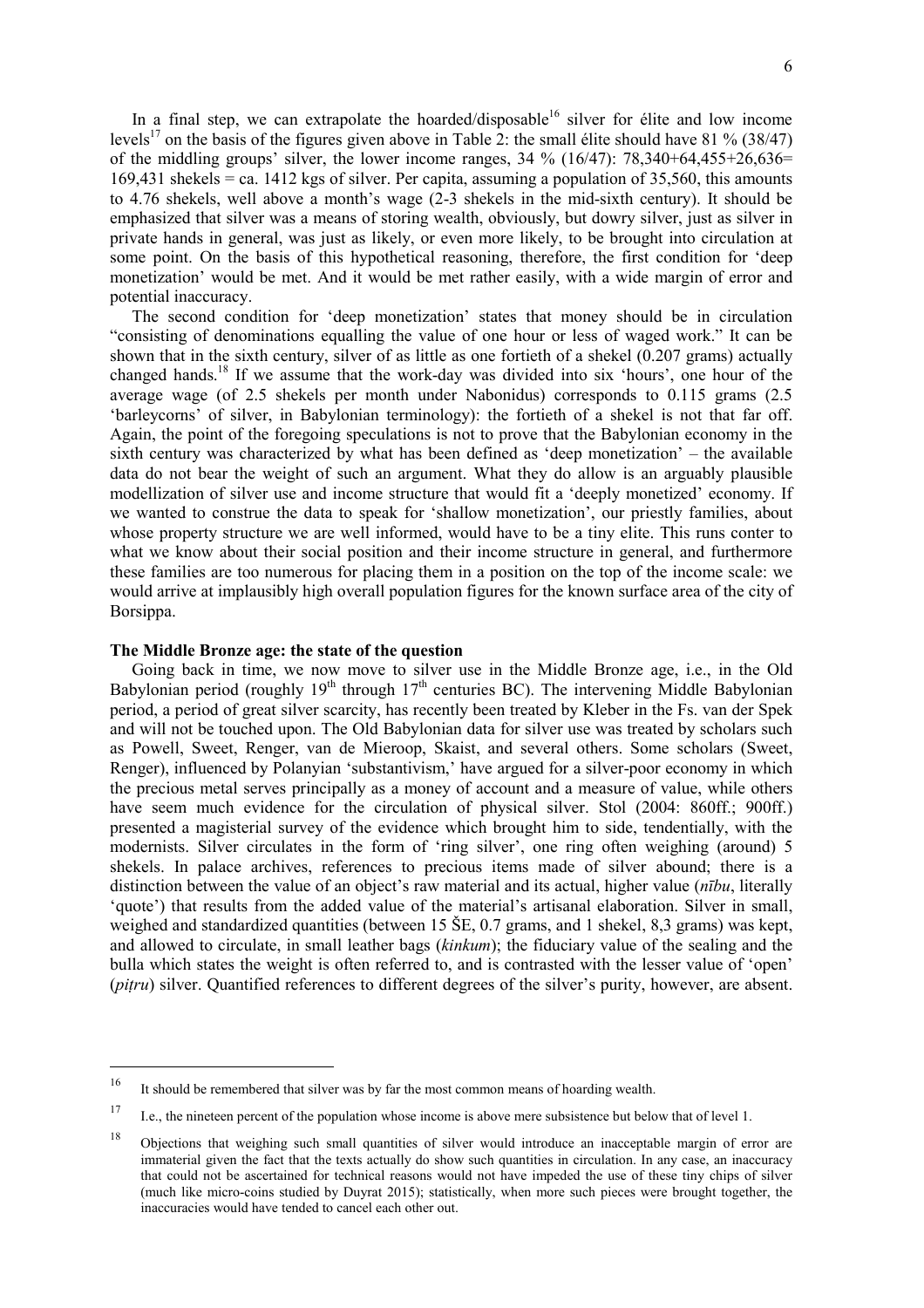For Stol, silver was an ubiquitous means of exchange in the Old Babylonian period;<sup>19</sup> and, indeed, a survey of randomly chosen test corpora confirms, or seems to confirm, this picture. For instance, the hundreds of real estate sale contracts from Northern Babylonia published by Dekiere (1994- 1997) state the purchase price as a rule in terms of a quantity of silver.<sup>20</sup> One might also turn to the Old Babylonian archives of priests – families homologous to the Borsippean priests who have been the subject of our test case discussed above – they attest a wide range of silver use.<sup>21</sup> We find silver used for the purchase of real estate (e.g., UET 5, 140); there are silver debt notes (e.g., YOS 12, 67); house rentals are paid in silver (BIN 2, 83); temple offices are bought for silver (e.g., YOS 12, 297), as are slaves (e.g., YOS 8, 86). Silver appears also as a money of account, such as in a long itemized list of expenses for a marriage ceremony stating the silver value of numerous items such as oil, garment, sesame, barley, garments, etc.<sup>22</sup> Text types, in general, and the categorical nature of much of the evidence are essentially the same as those of the later periods discussed above, so the question might be asked: if silver was indeed so widely used, where then is the structural difference – if any – to the sixth century, and to the eighth and seventh centuries? The contrast is evident once not only qualitative, but also quantitative information is taken into account.

# **Silver as a scarce commodity in the Old Babylonian period**

An obvious point of departure is comparing the purchasing power of silver in the two periods under discussion. Unfortunately, price data from the Old Babylonian period, while certainly not rare, do not lend themselves easily to the type of quantitative analysis possible for the corresponding information from Iron Age Babylonia from the sixth century onwards.<sup>23</sup> Still, frequently quoted standard prices do allow a rough comparison (we cite sixth century median prices from Jursa 2010: 793 unless stated otherwise; silver prices are in shekels (8.3 g) unless stated otherwise).

| Commodity        | Old Babylonian               | Sixth century   | Reference                       |
|------------------|------------------------------|-----------------|---------------------------------|
| Barley (g/litre) | Often less than $0.021^{24}$ | 0.069           | Jursa 2010: $630^{3337}$        |
| Wool $(g/kg)$    | 2.76                         | 4.15            | Stol 2010: 971                  |
| Male slaves      | 24                           | 58              | Jursa 2010: $\sqrt{630^{3337}}$ |
| Cattle           | Rarely $> 8$                 | Normally $> 13$ | Stol 1995: 176ff.; van          |
|                  |                              |                 | Driel 1995: 231f. <sup>25</sup> |
| Wages (š/month)  | 1 (or 300 litres of          | 2.5             | Stol 2004: 861f.                |
|                  | $barley^{26}$                |                 |                                 |

<sup>19</sup> Stol 2004: 909: "Die Vorstellung Rengers (i.e., that silver was not used as a means of exchange) mag für kleine Gemeinschaften zutreffen ... Sobald man aber Verbindlichkeiten oder Aufträge schriftlich in Schuldurkunden, Briefen usf. festlegt, dient Silber als Tauschmittel."

<sup>&</sup>lt;sup>20</sup> Supporters of the silver-less economy would take these texts to refer to silver as a money of account only, but by and of themselves, the texts give no clear indication that this should be the case. We will return to this point in the discussion below.

<sup>21</sup> Our test corpus comes from Ur: Charpin 1986.

<sup>&</sup>lt;sup>22</sup> UET 5, 607 (Charpin 1986: 65). The overall value of the goods is 2.67 minas of silver – most of which consists of expenses in kind; cash expenses, which are also included, amount to less than a third of a mina.

<sup>&</sup>lt;sup>23</sup> Let alone the elaborate analyses of the price data from the Babylonian Astronomical diaries of the Late Achaemenid and Hellenistic periods that were undertaken by B. van der Spek and his research group.

<sup>&</sup>lt;sup>24</sup> Which corresponds to 0.75 shekel per OB *kurru* (300 litres). The texts often cite a standard conversion rate of 1 shekel per *kurru*. This standard conversion rate is also invoked in the sixth century, when, however, the *kurru* is much smaller: 180 litres. This alone is sufficient evidence for a relative devaluation of silver in the later period. Cf. Stol 2004: 860.

<sup>&</sup>lt;sup>25</sup> The prices vary according to the age and the state of health of the animals. Nevertheless, even a superficial glance at the evidence collected by Stol and van Driel shows that the Neo-Babylonian price level is much higher.

<sup>&</sup>lt;sup>26</sup> According to Stol 2004: 862, quantification was more often done in silver than in barley, actual payment, however, was generally effected in barley. In the Old Babylonian letter corpus (see below), wages are nearly always quantified *and* paid in barley.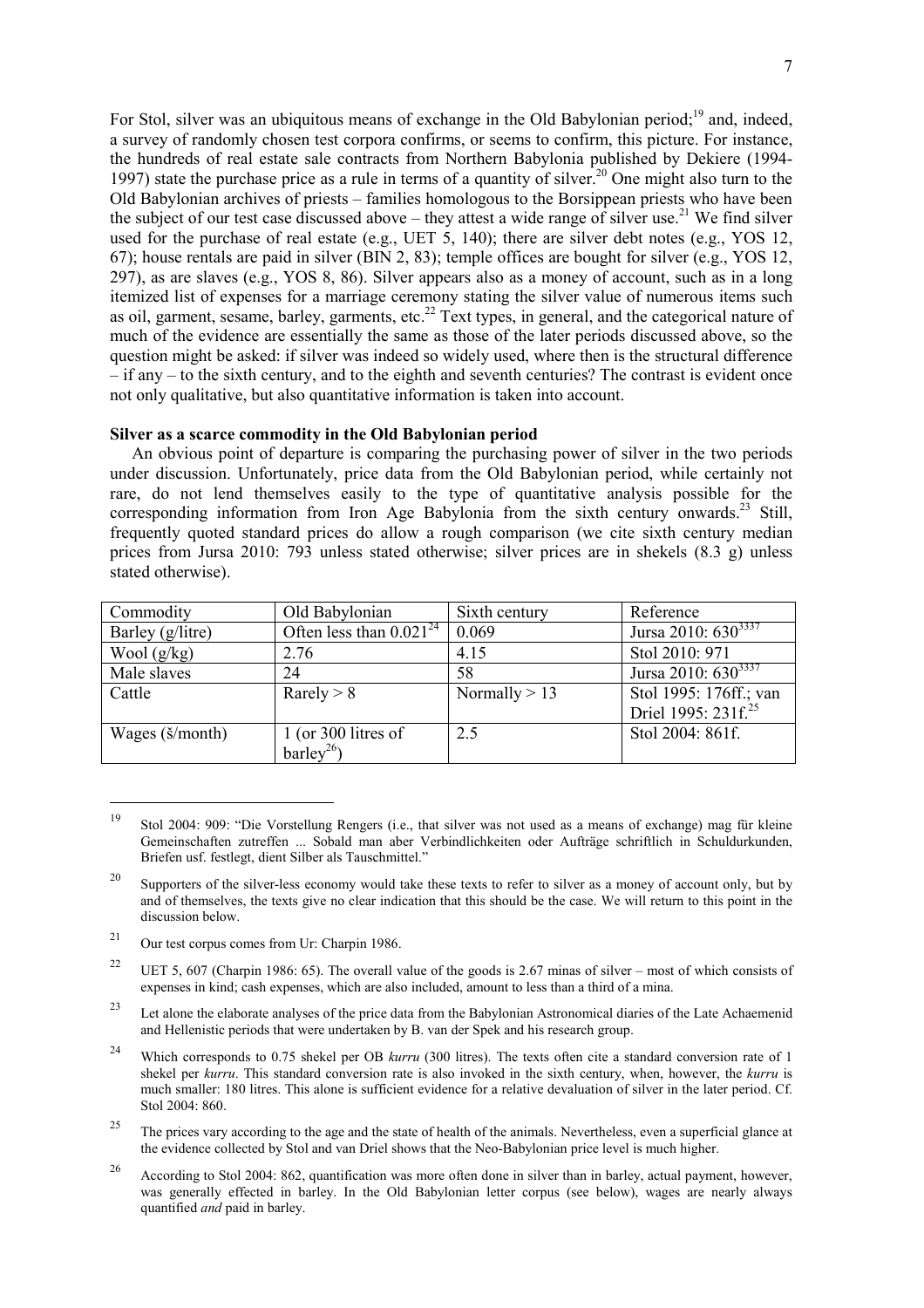| House plots $(\frac{5}{36} \text{ m}^2)$ | Often around 60 | Ca. 90 $(5^{th}$ cent.) | Stol 2004: 860; Jursa<br>2003: $59^{27}$ |
|------------------------------------------|-----------------|-------------------------|------------------------------------------|
| Arable land (š/ha)                       | $9.26$ (Sippar) | 13.33-44.44             | Stol $2004:860$ ;<br>Wunsch 2000: I 41   |

Table 4: comparison of Old Babylonian and Neo-Babylonian price levels

Overall there can be no doubt that in the sixth century, price levels were significantly higher than in the Old Babylonian period, the uncertainty of some of the generalizations in the table above notwithstanding. The generally very stable wool prices can serve as a benchmark for the minimum rate of silver devaluation that can be posited: in the sixth century, wool was nominally 50% more expensive than in the 17<sup>th</sup>; the reduction of the standard size of the capacity measure *kurru* (which, in terms of barley, was traditionally equalled with one shekel of silver) from 300 to 180 litres suggests a decrease of the purchasing power of silver by 40 % (note 24).

Relatively speaking, then, silver was undoubtedly more scarce in the Old Babylonian period than it was in the sixth century. Yet there is no lack of references to silver in contexts in which there can be no doubt that physical silver is intended. This is in particular true for letters, in particular private letters, a text type abundantly attested in the Old Babylonian period – the following remarks are based on a corpus of roughly eight hundred of these texts which have been selected at random from among the full corpus of several thousands.<sup>28</sup> These texts are useful in the present context because their format and phraseology is not as highly standardized as is the case, for instance, for real estate sale documents. In the latter texts a reference to "silver" may or may not have been intended to refer to physical silver (note 20), owing to the fact that the terseness of the sale contracts' formulary may conceivably have caused practical details of the transaction, such as the actual nature of the purchase price, rather than just its value (customarily expressed in silver) to remain unexpressed. In letters no such restrictions apply and it is possible – at least in a majority of cases – to distinguish clearly references to silver as money of account and standard of value from references to physical silver.<sup>29</sup> The former are by no means rare,<sup>30</sup> but the latter are even more frequent: some twenty to twenty-five percent of the private letters refer to physical silver. This is not much less than what evinces from a structurally comparable corpus of Late Babylonian letters (Hackl *et al*. 2014 = AOAT 414/1) where physical silver is mentioned in about a third of the letters. The contexts in which Old Babylonian letters talk of silver are similar to what we find in the sixth century: money is often to be sent, usually under seal – it can be rejected when the seals are not intact;<sup>31</sup> it purchases a wide range of commodities from basic staples to human beings;<sup>32</sup> dues and taxes can be paid in silver;<sup>33</sup> it is used for business ventures,<sup>34</sup> and it is given as loans, against interest or without interest, often by merchants.<sup>35</sup> This is essentially the same range of uses, qualitatively speaking, one encounters in the analogous letters of the sixth century – if one disregards the focus on the merchant as the archetypal lender of silver: this quasi-monopoly was no longer extant in the sixth century. Yet a comparative perusal of these letters evinces a range of

30 *AbB* 12, 164 is one example of many: eight litres of oil are to be traded for salt; it is then said that since the oil has a value of two shekels of silver, salt worth two shekels of silver is to be brought.

<sup>31</sup> E.g., *AbB* 14, 48.

-

<sup>33</sup> E.g., *AbB* 14, 178.

<sup>35</sup> E.g., *AbB* 10, 163; 11, 159.

<sup>&</sup>lt;sup>27</sup> The variety of house prices is quite wide, however, and no comprehensive study is available. See van de Mieroop 1999a: 269ff.

<sup>28</sup> The corpus is made up of the volumes 10, 11, 12 and 14 of the series *AbB* (*Altbabylonische Briefe*), Leiden 1985ff. We will compare the references to silver in this corpus against those found in a the smaller, but otherwise analogous corpus of Late Babylonian letters published in Hackl *et al*. 2014 (242 letters).

<sup>&</sup>lt;sup>29</sup> To clarify by means of an example: a sale contract for a slave might state that the slave was bought for 20 shekels of silver. This may or may not refer to physical silver. A letter might state that a slave was to be bought for 20 shekels of silver – and then ask for the said silver to be sent. In this case, the text assuredly speaks of physical silver.

<sup>&</sup>lt;sup>32</sup> E.g., *AbB* 11, 176: a price of 20 shekels is offered for a slave; the offer is rejected and then increased to 30 shekels.

<sup>34</sup> E.g., *AbB* 11, 185.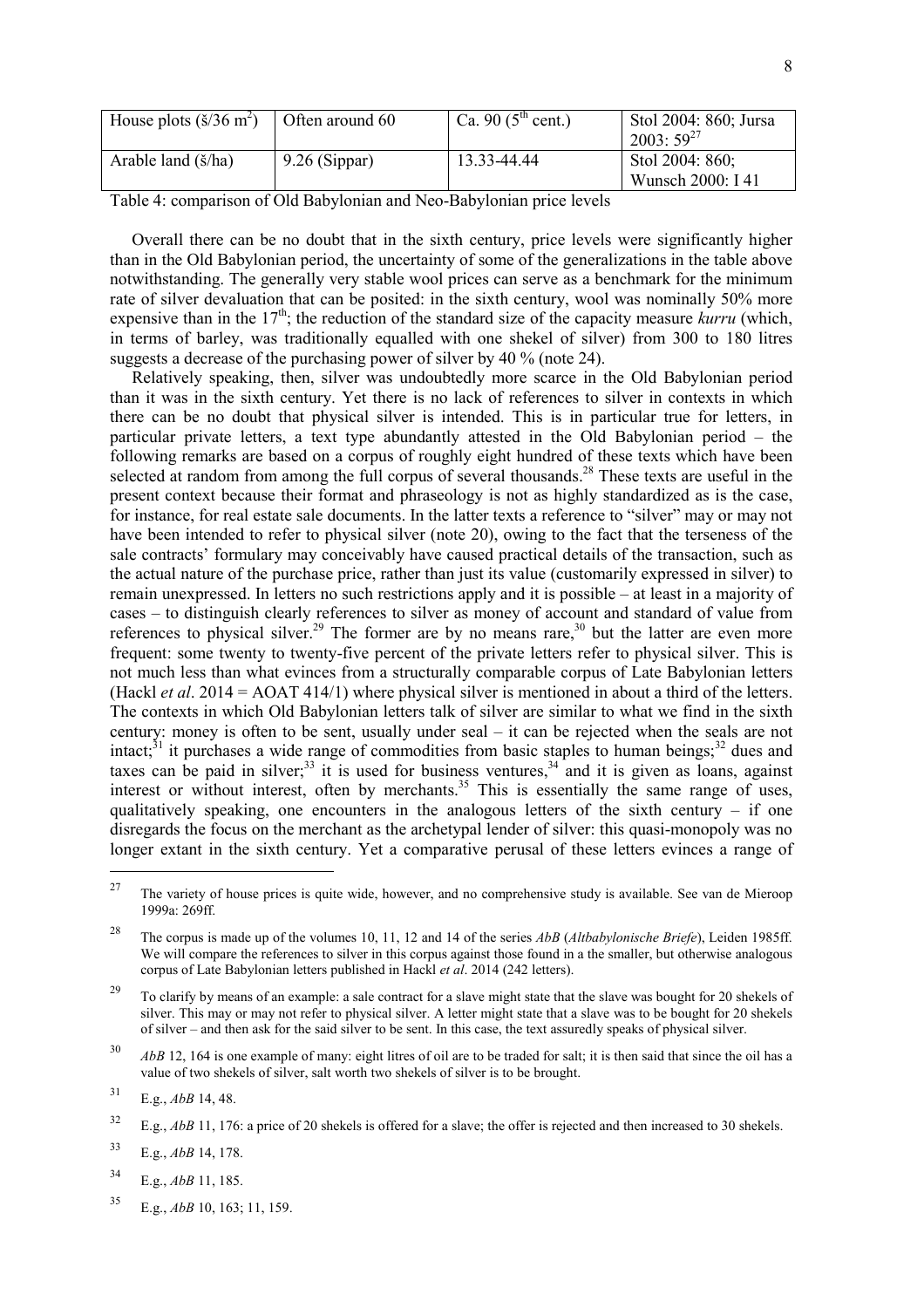significant quantitative and qualitative differences.

In the ca. 800 Old Babylonian letters examined, we have about 90 quantified attestations of silver which refer certainly or probably to physical silver. The quantities range from five minas (300 shekels,  $AbB$  14, 16) to 1  $\text{SE}$  (1/180<sup>th</sup> of a shekel, 0.005 g,  $AbB$  12, 53). One third of the references is to quantities of one shekel  $(8.3 \text{ g})$  or less, while only twelve percent of the references refer to quantities of half a mina  $(250 \text{ g})$  or more; the median is four shekels. Practically all attestations of silver quantities of more than a few shekels fall into a very narrow range of contexts: the purchase of slaves or real estate (sometimes these references are very terse and 'silver' may also be intended as a money of account), trade, often involving groups of merchants and an involvement of state institutions, and taxation. In comparison, the range of silver quantities in the Late Babylonian private letters (ca. 40, culled from 242 texts) is wider: 0.5 shekels (AOAT 414/1, No. 189, to 40 minas, No. 207). Only about ten percent of the references are to quantities of one shekel or less, while nearly forty percent refer to one mina (sixty shekels) or more; the median is fifteen shekels. While trade and taxation are important topics involving larger quantities of silver, they do not loom as prominent in the record as they do in the Old Babylonian period. The comparison of the two letter corpora shows quite clearly that Late Babylonian letter writers – usually from the group of propertied city dwellers who have left us their archives – handled larger sums of silver money than their Old Babylonian ancestors.

The letters allow underpinning this impression of a different role of silver in the Old Babylonian period by a range of qualitative observations. The Late Babylonian letters reflect quite clearly the strongly monetized economy of their time, and silver is the unique point of reference when writers feel the need to quantify economic value.<sup>36</sup> This goes so far that a statement about favourable interest rates is introduced by what seems to be a proverbial expression: "a man who owns silver counts it every day" (Hackl *et al*. 2014: No. 114). In the Old Babylonian letters, on the other hand, there is a much clearer awareness that silver is not the only money medium in use. In some contexts, scrap metal and copper may be referred to as means of payment,<sup>37</sup> but the real competitor of silver is barley. Wages, for instance, are much more often quantified (and paid) in barley than in silver – the opposite applies for the sixth century.<sup>38</sup> The equal weight silver and barley were given in the economic mentality of the Middle Bronze age can be seen in (perhaps more or less rhetorical?) pleas for help in situations of scarcity and famine: "I borrowed one shekel of silver from a merchant to buy barley and thus I could eat" we can read in *AbB* 14, 114, and similarly, in *AbB* 12, 189, "I am hungry, (that is why) I write to you. My hand is *empty*. Keep me alive, give me one shekel of silver that I may eat because I do not want to steal (for it)." On the other hand: "It is for your sake that I am starving. Send me each 1 *kurru* of barley and I will pray for you" (*AbB* 14, 26); "... came before me in tears, very depressed, and said: 'You want to abandon us and go to Babylon without leaving us food to survive even one single day!' When you see my letter (remember that) I had told you to provide [x] barley..." (*AbB* 14, 177); "give him either two or three *sūtu* of barley so that he can eat..." (*AbB* 11, 61).

In actual practice, the two money media were clearly mutually exchangeable but they were not encountered with equal frequency. Especially in the context of trade, silver was a preferred medium of payment owing to its easy portability, but its availability could by no means be taken for granted. Barley was the less convenient, but generally available alternative. Passages like the following are characteristic of the economic system and find at best rare equivalences in the sixth century where the use of barley as a money medium is rarely attested.<sup>39</sup> "We have arrived in Yablia, but there was neither silver nor barley (to be had) for (our) oil. The herald made a proclamation, but no one gave us barley nor did we receive any silver. ... I hope a letter of yours, my lord, will come quickly; we would like to get away from here as quickly as possible, as one can't even get 120 litres of barley for a litre of oil."<sup>40</sup> "As for the dates, if there is silver, sell them

j

<sup>36</sup> Jursa in Hackl *et al*. 2014: 80f.

<sup>37</sup> *AbB* 14, 109; see also *AbB* 11, 95, 153, 181.

<sup>38</sup> E.g., *AbB* 14, 23, 54, 110, 146, 204; silver: *AbB* 54.

<sup>39</sup> It is still fairly frequent in the eighth century: Jursa 2010: 504.

<sup>40</sup> *AbB* 12, 95: *ana yablia nisniqma ana šamnim ul kaspum ul šeˀum u nāgirum issīma šeˀam ul iddinūniāši kaspam ul nimḫur. … ṭuppi bēli kâta lillikamma arḫíš i nittalkam u ana ištēn qa šamnim* 2 *pān šeˀum ul ibašši.*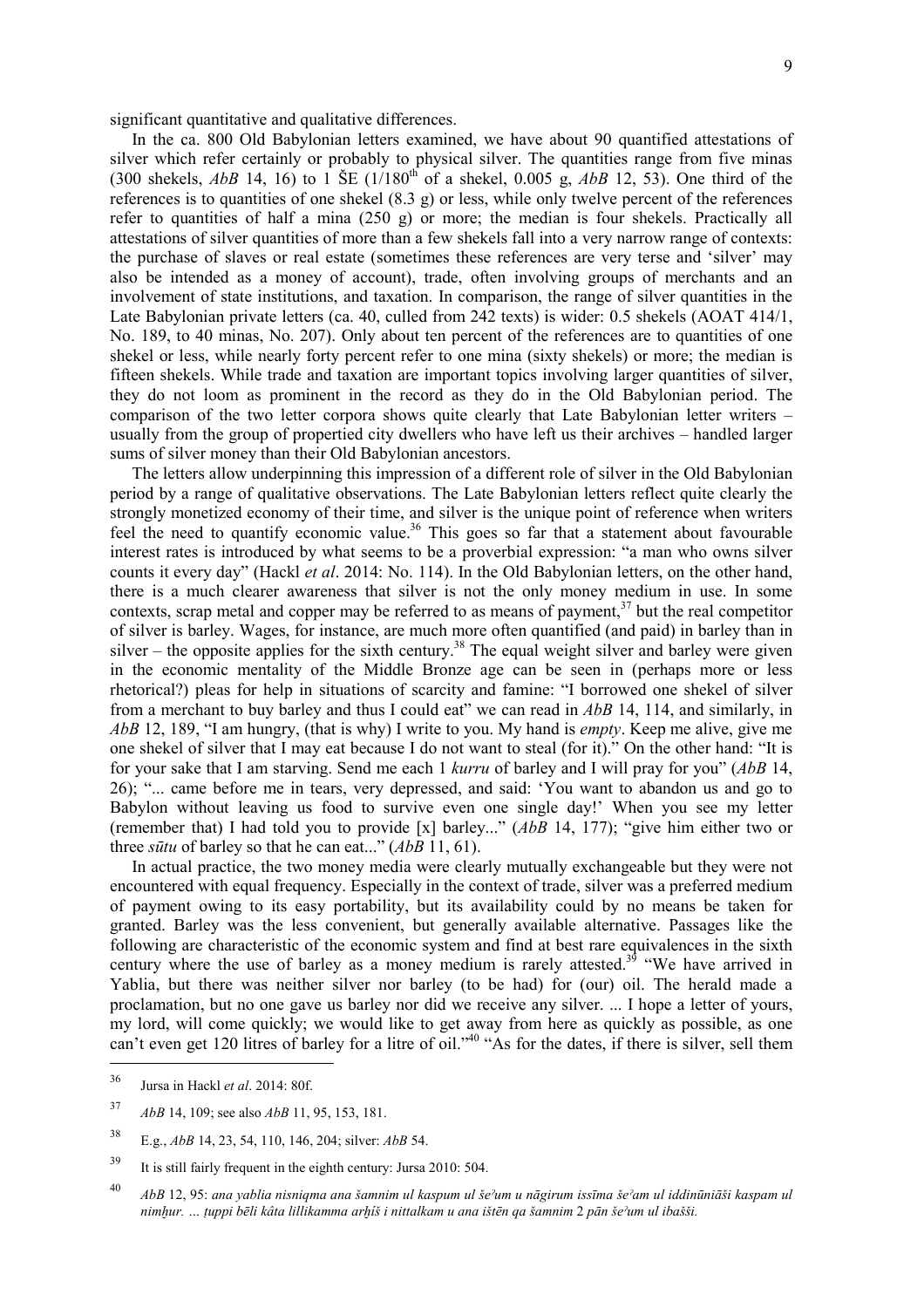for silver; if not, i.e., if payments are made in barley, do not sell. Sell your emmer for silver."<sup>41</sup> "Silver has become available for textiles. Ask the god whether it is safe and depart. If there is indeed silver over there, sell (your textiles) for 5 shekels."<sup>42</sup> In a school letter we read the following: "open my sealed storeroom. Set apart as provisions for the household, ointment, and clothing for the household: twenty *kurru* of barley, thirty *kurru* of dates, five *kurru* of sesame, one talent of wool. Then lock (the storeroom) and attach your sealed tags, please. The household must not go hungry" (*AbB* 11, 170): silver has no role in this stereotypical situation.<sup>43</sup> In another letter, there is a similar, but very revealing statement: "open the sealed storeroom and set apart ten *kurru*  of barley for seed and fodder and ten *kurru* of barley for silver for the *palaces* (*ana* é.g[al]-*a-ni*)" (*AbB* 11, 187): apparently demands made by the state were phrased in silver, but they were met in barley.

Passages like those cited above, which attest to the relative scarcity of silver and reveal (in the case of the last letter cited, *AbB* 11, 187) the importance of the use of silver as a simple money of account bring us back to the discussion of sale contracts (and similar texts) alluded to above, i.e., the question whether or not the prices given in *kaspu*, silver, in these highly standardized documents necessarily need to be considered references to physical silver (above at note 19). As we have seen, also the letters generally speak of silver when talking about the sale of land or slaves, and at least in some cases (e.g., *AbB* 14, 133) it is clear that physical silver is meant. In other cases however, the opposite can be shown: In *AbB* 14, 156, reference is made to a slave girl sold for "ten shekels of silver" – this is what the sale contract must have stated. From the rest of the letter it then follows that four of the ten shekels were actually paid in the form of sesame oil, while the rest remained outstanding. The balance was eventually to be paid by a mixed payment of silver and barley. In the light of all that has been said about silver in the Old Babylonian letter corpus, it is virtually certain that similar mixed transactions<sup>44</sup> hide behind many of the purchases of land or slaves against 'silver' which can be found in the Old Babylonian documentary record – but how frequent was this phenomenon overall?

A hypothetical answer to this question – perhaps the most urgent question with respect to silver usage in the Old Babylonian period – can be given by drawing on two types of documents which necessarily reflect property patterns very closely: inheritance divisions and dowries. Sweet noticed the rarity of silver in inheritance divisions, a 'troubling' observation according to Stol, who argues in general in favour of an important role of silver and duly notes that some inheritance divisions indeed do mention silver.<sup>45</sup> The data are as follows: in the corpus of 154 inheritance documents analyzed in Weszeli 1991, only ten documents (from Sippar, Nippur, Kutalla, Larsa and Ur) mention silver shares: silver is absent in the vast majority of inheritance divisions. The text YOS 8, 98 from Ur is exceptional; the rich estate divided here comprises not only houses and gardens and numerous slaves, but cumulatively also nearly 30 minas of silver. Otherwise, no single inheritance share attested in the corpus (19) is higher than 25 shekels. The mean and median are around 8 shekels (disreagarding the outlier YOS  $8$ , 98). In marriage documents<sup>46</sup> cash silver given to the groom as a dowry is practically unkonwn;<sup>47</sup> and only occasionally silver rings weighing a few shekels and other types of jewelry are listed.<sup>48</sup> The *terhatu* payment made by the groom to the bride's family, on the other hand, is quantified in silver. It ranges from one to 40 shekels, but most often lies between five to ten shekels. These are sums that lie far below the corresponding

j

<sup>41</sup> *AbB* 10, 145: *aššum suluppī šumma kaspum ana kaspim idin šumma lā kīˀam šeˀum madid lā tanaddin kunāšīka ana kaspim iddin.*

<sup>42</sup> *AbB* 12, 38: *ana ṣubātī kaspum ittabši šumma* šalim *ilam šālma alik šumma ašariš kaspum ibašši ana* 5 *šiqlī iddin*.

<sup>43</sup> The same phrasing can also be found in *AbB* 11, 178.

<sup>44</sup> Which, it may be useful to repeat, are practically unknown in the sixth century.

<sup>45</sup> Stol 2004: 909, where also Sweet's contribution is cited. See also Kalla 1998: 42.

<sup>46</sup> The corpus can be found in Westbrook 1991 (ca. 100 texts).

<sup>47</sup> Exception: "PNF has brought in 19 shekels of silver for PN her husband," BE 6/2, 40 = Westbrook 1991: 114.

<sup>&</sup>lt;sup>48</sup> E.g., "half a shekel of silver about her neck, a silver ring of 2 shekels, a silver ring of 1 shekel," CT 8, 2a = Westbrook 1991: 118.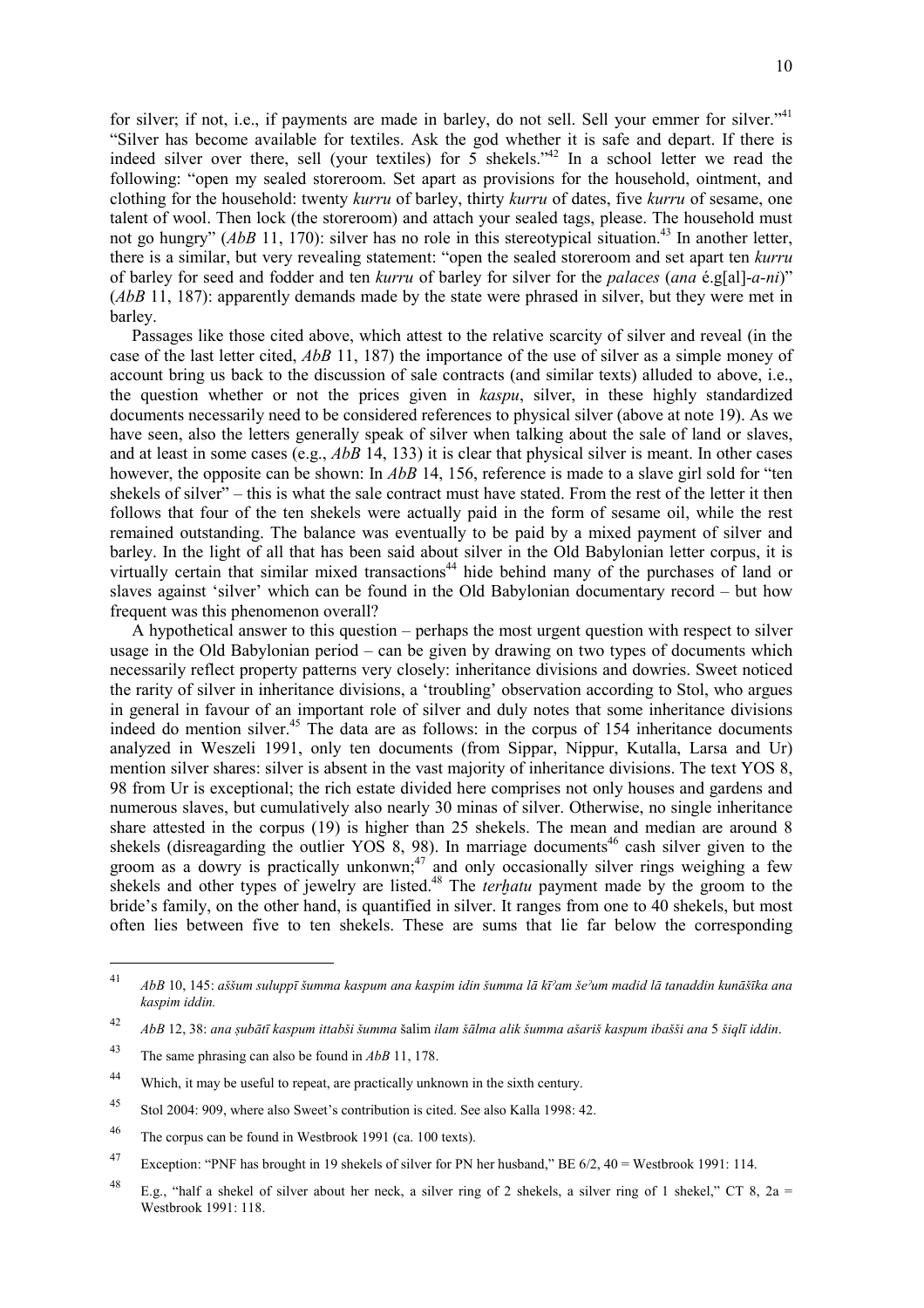payments in the sixth century.<sup>49</sup> In the present context, the main point to be made is that the rarity of silver in these texts cannot be disregarded: the dowry and inheritance documents necessarily reflect the composition of patrimonies quite closely. We would be inclined to conclude, with Sweet, in line with the impression given by our survey of the letter corpus, and pace Stol, that cash silver was infrequently part of estates in significant quantities and that this absence reflects a genuine silver scarcity within the economy (but by no means a near-complete absence of physical silver). This reading of the evidence cannot be reconciled with the position that takes at face value the data of the sale contracts for high-value purchases, which ubiquitously speak of (significant amounts of) silver: the conclusion, then, must be that in these texts silver very frequently was simply a money of account only, and that for the actual payment other types of money (barley, dates, wool), or a combination thereof (possibly including also physical silver) was used.

## **Conclusion**

Two related points are argued in this paper. In the sixth century BC, the Babylonian economy was largely silver-based and monetization reached an unprecedented level – a level which on the basis of comparative data may well have met the requirements for being labelled as "deep monetization." The findings for the sixth century are thrown into sharp relief by a survey of corresponding data from the Middle Bronze age. The Old Babylonian economy depended on a variety of monies, barley being the most important. Silver was crucial especially for long distance trade and and was by no means absent from everyday circulation, but overall it was scarce and many of its appearances in private archives have to be considered examples of its use as a money of account only. The argument made here turns against the assumption of a 'millennial' continuity in the Babylonian economy. Similarities in the typology of the abundant documentation may hide, and in the case examined here,in fact do hide deep structural differences in the economy the documentation reflects.

## **Bibliography**

Bongenaar, A.C.V.M.

1999 "Money in the Neo-Babylonian Institutions," in: Dercksen (ed.) 1999, 159-74.

Charpin, D.

- 1986 *Le clergé d'Ur au siècle d'Hammurabi* (*XIX<sup>e</sup> -XVIII<sup>e</sup> siècles av. J.C.*). Geneva and Paris.
- 2014 "The Historian and the Old Babylonian Archives," in: H.D. Baker and M. Jursa (eds), *Documentary Sources in Ancient Near Eastern and Greco-Roman Economic History* (Oxford), 24-58.
- Dekiere, L.
- 1994-1997 *Old Babylonian Real Estate Documents from Sippar in the British Museum*. (MHET II/1-6). Ghent.
- Dercksen, J.G.
- 1999 (ed.) *Trade and Finance in Ancient Mesopotamia* (*MOS Studies* 1) (PIHANS 84). Istanbul. van Driel, G.
- 1995 "Cattle in the Neo-Babylonian Period," BSA 8, 215-40.

Duyrat, F.

-

2015 "The circulation of coins in Syria and Mesopotamia in the sixth to first centuries BC,"in: R.J. van der Spek et al. (eds), *A History of Market Performance From ancient Babylonia to the modern world* (London), 363-395.

Graslin, Thomé, L.

Hackl, J., M. Jursa and M. Schmidl

2014 *Spätbabylonische Privatbriefe* (*Spätbabylonische Briefe, Band 1*; AOAT 414/1). Münster. Jursa, M.

2003 [2005] "Spätachämenidische Texte aus Kutha," RA 97, 43-140.

2005 *Neo-Babylonian Legal and Administrative Documents*. *Typology*, *Contents and Archives* (GMTR 1). Münster.

<sup>2009</sup> *Les échanges à longue distance en Mésopotamie au Ier millénaire.* Paris.

<sup>11</sup> 

<sup>49</sup> See Jursa 2010: 810f. for pertinent comparisons.